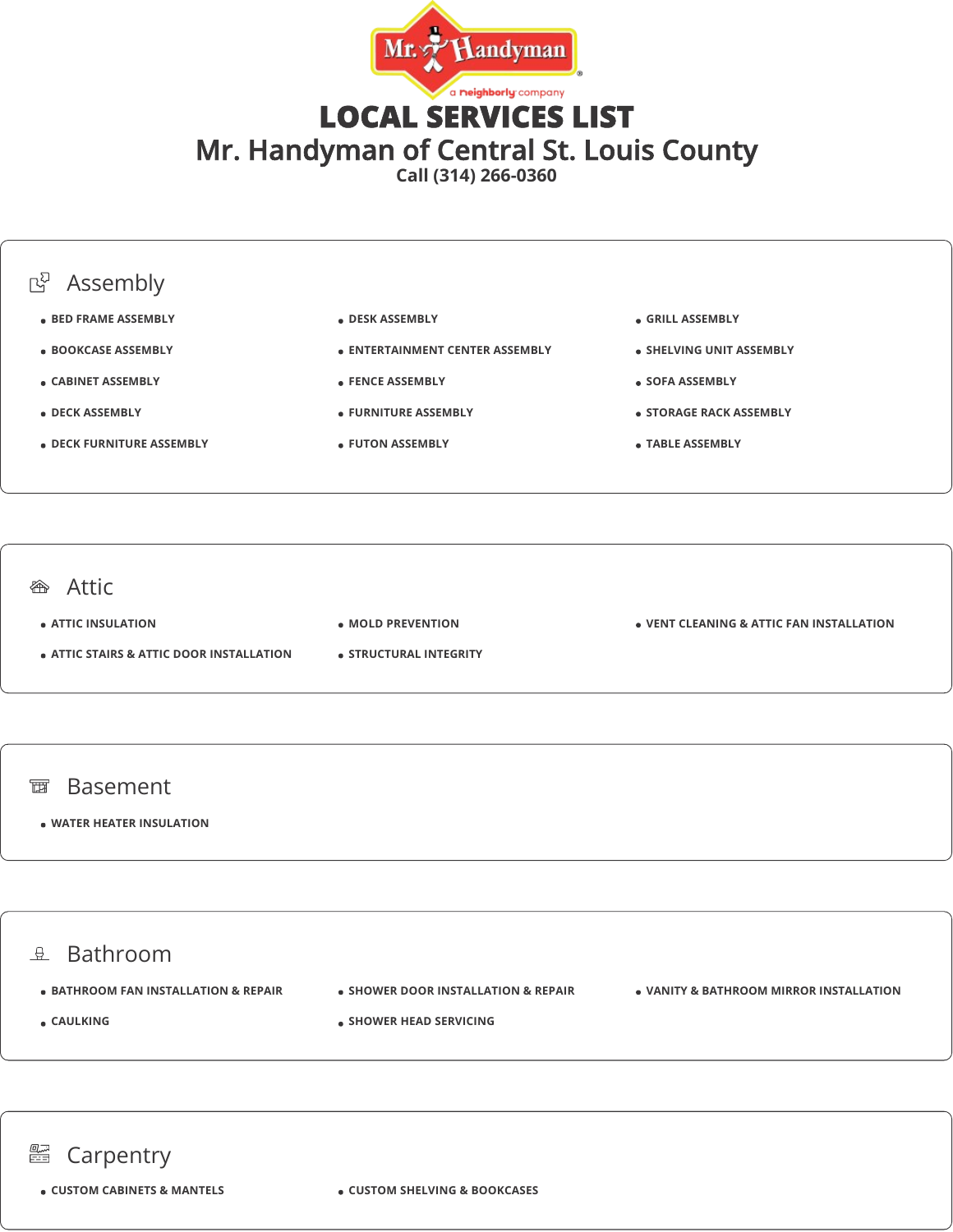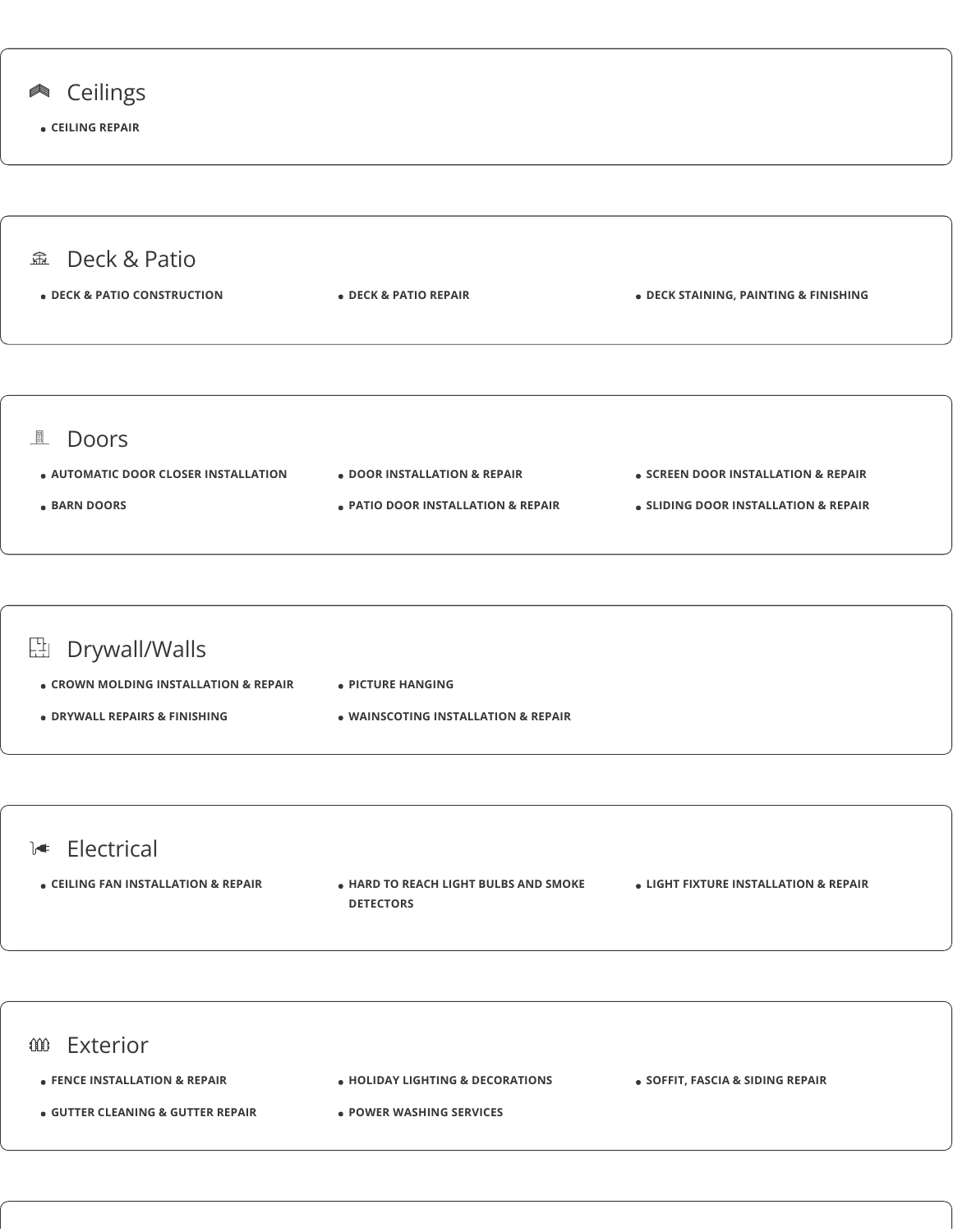#### Floors 疅

- **LAMINATE FLOOR INSTALLATION & REPAIRS**
- **VINYL FLOORING INSTALLATION & REPAIR**
- **TILE INSTALLATION & REPAIRS**
- **WOOD FLOOR INSTALLATION & REPAIRS**

### Garage

- **GARAGE DOOR OPENER INSTALLATION GARAGE FLOOR COATING**
- **GARAGE DOOR WEATHER STRIPPING**
- - **GARAGE ORGANIZATION & STORAGE**



### **EB** Kitchen **CABINET INSTALLATION & REPAIR COUNTERTOP INSTALLATION & REPAIR CUSTOM KITCHEN ISLANDS KITCHEN BACKSPLASH INSTALLATION**

## Living & Dining Room

**MANTEL INSTALLATION**



### **e** FAUCET REPAIR & INSTALLATION **b** SUMP PUMP REPLACEMENT